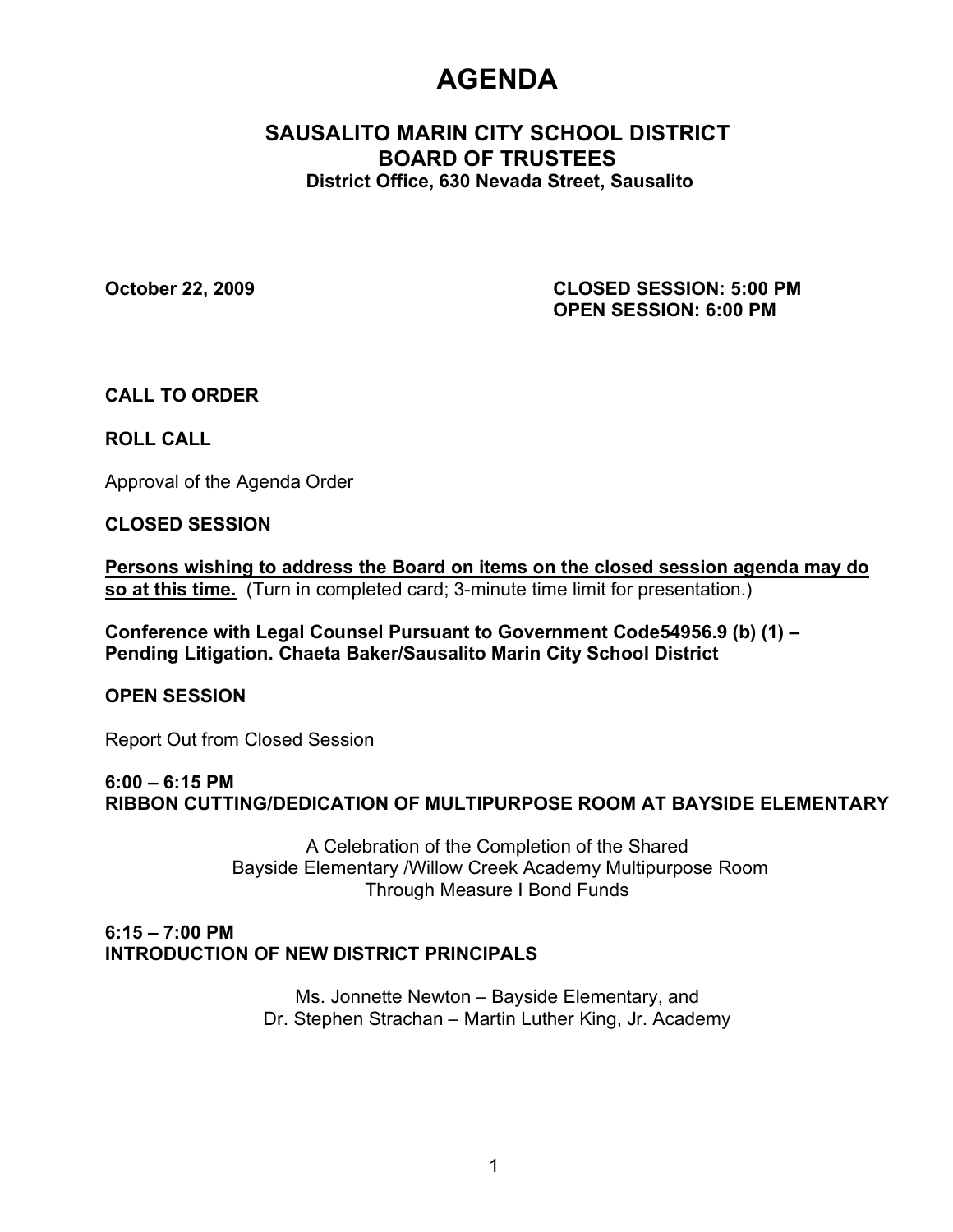# **7:00 – 8:30 PM STUDENT ACHIEVEMENT AWARDS**

Welcome

Pledge of Allegiance – Tizjohn Armstead, Student Body President

Student Awards Presentations

- Achievement of Proficient or Advanced Test Scores on Spring 2009 STAR Tests
- Nine Hundred Club

#### Refreshments

**Persons wishing to address the Board on items on the agenda or items not on the agenda may do so at this time.** (Turn in completed card; 3-minute time limit for presentation. Regarding comments on items that are not on the agenda, Board members may listen to your presentation but are prohibited by the Brown Act from making a response.)

## **ADJOURNMENT**

**Backup materials for items on this agenda are available for review in the Superintendent's Office**

**Americans with Disabilities: The Sausalito Marin City School District adheres to the Americans with Disabilities Act. Should you require special accommodations, or more information about accessibility, please contact the District Office at 415-332-3190. All efforts will be made for reasonable accommodations**

#### **FUTURE DISTRICT BOARD MEETING DATES**

All meetings are held at the District Office, 630 Nevada Street, Sausalito at 7:00 pm unless otherwise noted. **\***The first meeting date of each month will be allocated to, additional special meetings on bond and facilities issues, special meetings, community forums, etc. as needed. The only or second meeting date of each month will be allocated to regular board meetings.

- November 19 One meeting in November due to holidays
- December 10 One meeting in December due to holidays

#### **UPCOMING EVENTS/IMPORTANT DATES**

| October 27     | Parent Conferences/ Minimum Day - MLK Academy                                                                                           |
|----------------|-----------------------------------------------------------------------------------------------------------------------------------------|
| November 11    | Veterans' Day                                                                                                                           |
| November 23-27 | <b>Thanksgiving Recess</b>                                                                                                              |
| December 1     | Parent Conferences/ Minimum Day - Bayside Elementary                                                                                    |
| December 1     | ART WALK: A Celebration of Arts in the Sausalito Marin City Schools<br>Join us to celebrate students' artwork and musical performances. |
|                | Bayside Multipurpose Room, 630 Nevada Street, Sausalito, 5:30 pm to 7:30 pm<br>Free to the community.                                   |
| December 3-5   | California School Boards Association (CSBA) Annual Conference<br>San Diego, CA                                                          |